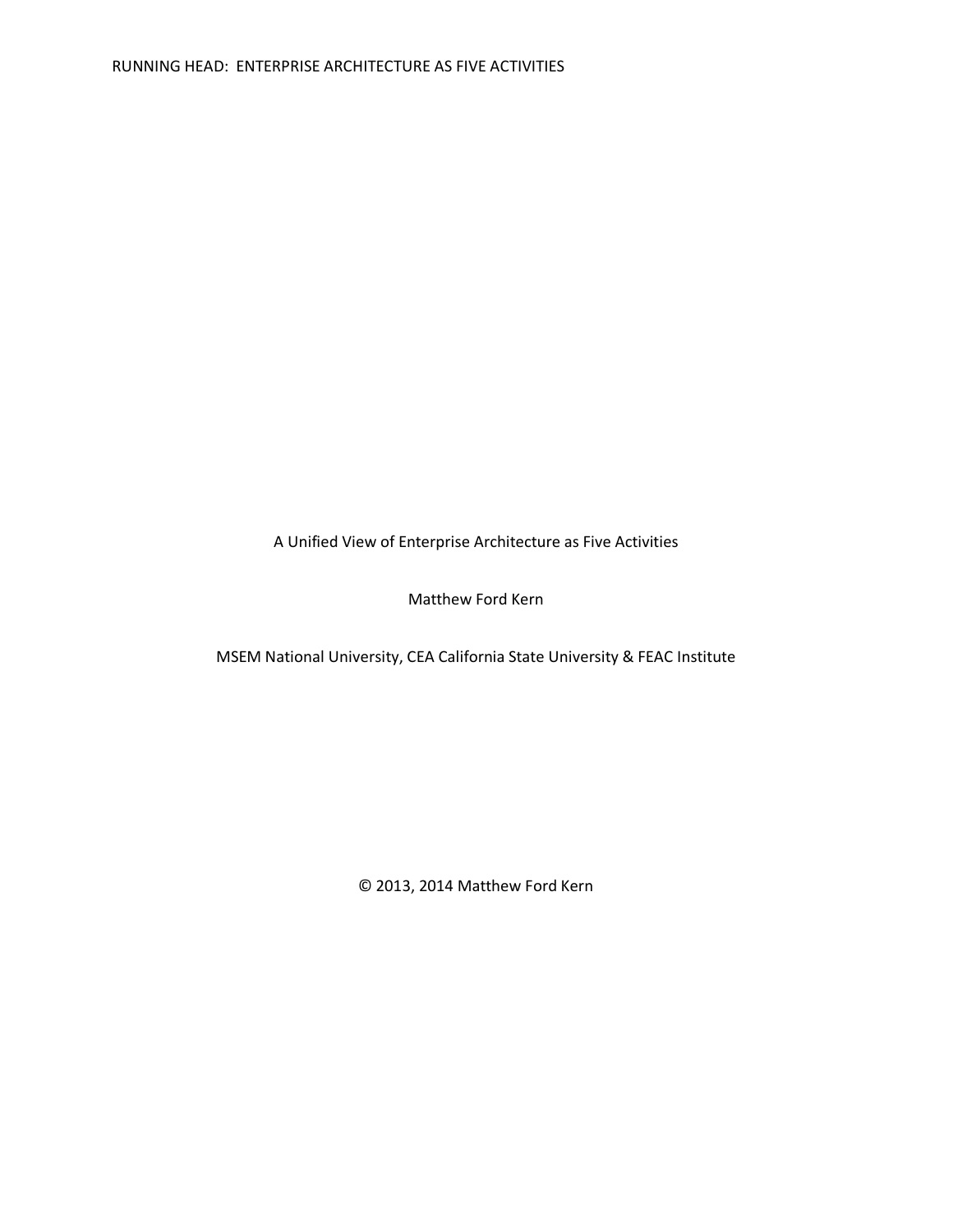## **Abstract**

Lapalme describes enterprise architecture as if it implements one of three completely different viewpoints, however Burk at OMB described enterprise architecture as having three different levels. Related, the PMBOK describes three levels of management. Hite at GAO describes a fourth process of managing enterprise architecture itself. This paper presents a unified view, with five total enterprise architecture activities in the whole.

## **Introduction**

There is an ancient story from the Indian subcontinent in which several men, either blind or in the dark, try to describe an elephant. Each describes a different thing, as they have different vantage points and touch different parts of the creature. None grasps the whole as a single being. Perhaps enterprise architecture sometimes has a similar problem.



Burk at OMB (2006) suggests enterprise architecture has three levels.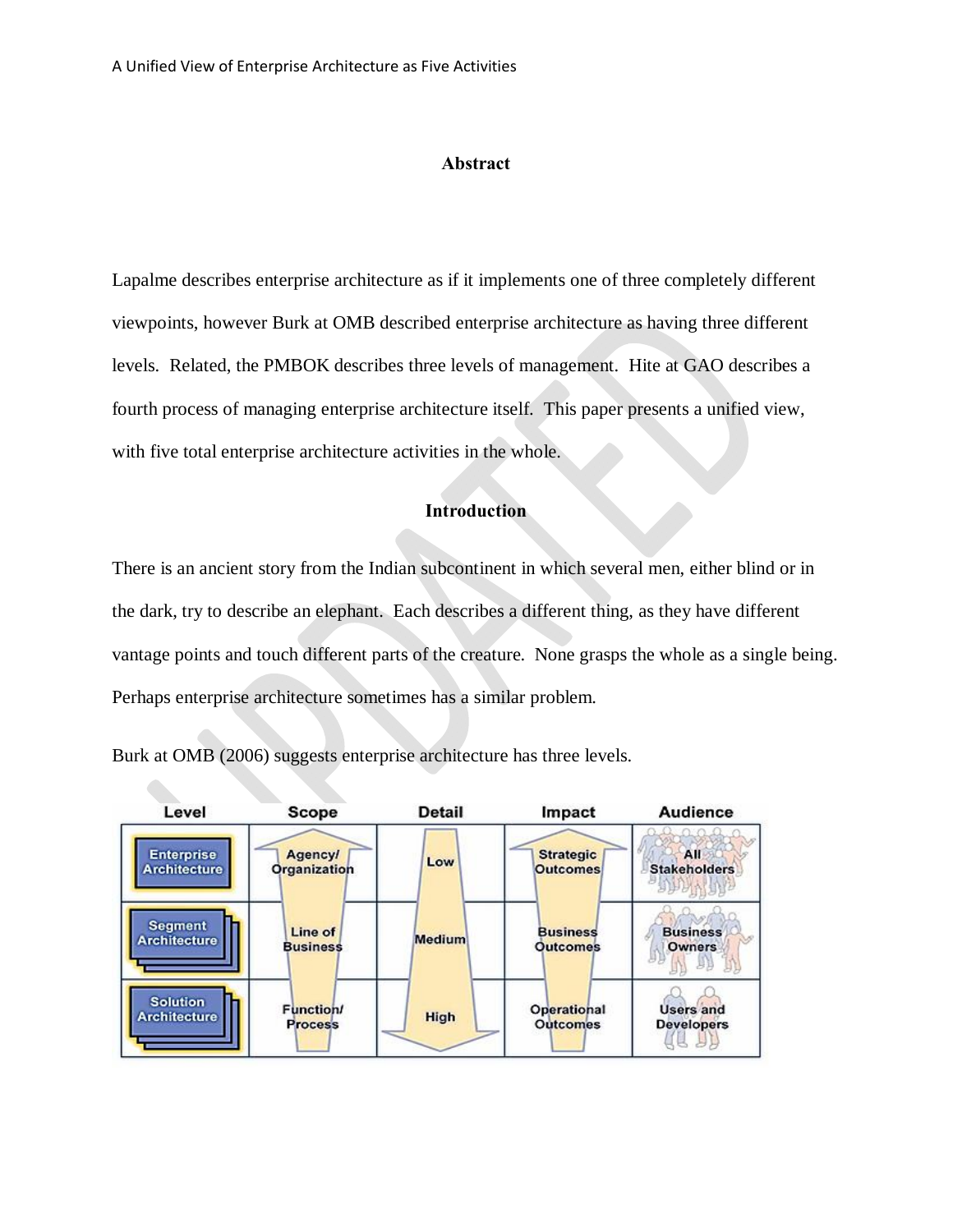#### **Figure 1 shows the 3 levels of enterprise architecture from OMB 2006.**

Lapalme (2012) suggests enterprise architecture has three schools of thought.

| Scope                                                                                                                                                                                                 | <b>Purpose</b>                                                                                                                                                                                                                                                   |  |
|-------------------------------------------------------------------------------------------------------------------------------------------------------------------------------------------------------|------------------------------------------------------------------------------------------------------------------------------------------------------------------------------------------------------------------------------------------------------------------|--|
| The enterprise-wide IT platform, including all<br>components (software, hardware, and so on) of<br>the enterprise IT assets                                                                           | Effectively execute and operate the overall enterprise strategy for<br>maintaining a competitive advantage by aligning the business and<br>IT strategies such that the proper IT capabilities are developed to<br>support current and future business needs      |  |
| The enterprise as a sociocultural, techno-economic<br>system, including all facets of the enterprise (where<br>enterprise IT is just one facet)                                                       | Effectively implement the overall enterprise strategy by designing<br>the various enterprise facets (governance structures, IT capabilities,<br>remuneration policies, work design, and so on) to maximize<br>coherency between them and minimize contradictions |  |
| The enterprise in its environment, including not<br>only the enterprise but also its environment and the<br>bidirectional relationship and transactions between<br>the enterprise and its environment | Help the organization innovate and adapt by designing the various<br>enterprise facets to maximize organizational learning throughout<br>the enterprise                                                                                                          |  |

**Figure 2 shows the 3 views of enterprise architecture from Lapalme 2012.**

The Project Management Institute in the PMBOK V5 (PMI 2013) holds that there are three

levels or types of management for initiatives (Concerning things that start and end, other than

functional management of continuous processes).

| <b>PMBOK Level or Type</b>  | <b>Description</b>                                                  |  |  |  |
|-----------------------------|---------------------------------------------------------------------|--|--|--|
|                             |                                                                     |  |  |  |
| <b>Portfolio Management</b> | opertfolios have a business scope that changes with the             |  |  |  |
|                             | strategic goals of the organization.o                               |  |  |  |
| <b>Program Management</b>   | <b>E</b> operation of the proper scope and provide more significant |  |  |  |
|                             | benefits o Several projects may be organized into a program.        |  |  |  |
| <b>Project Management</b>   | $\tilde{o}A$ project is a temporary endeavor undertaken to create a |  |  |  |
|                             | unique product, service or result.ö                                 |  |  |  |

**Figure 3 shows the 3 levels of management related to projects from PMI 2013.**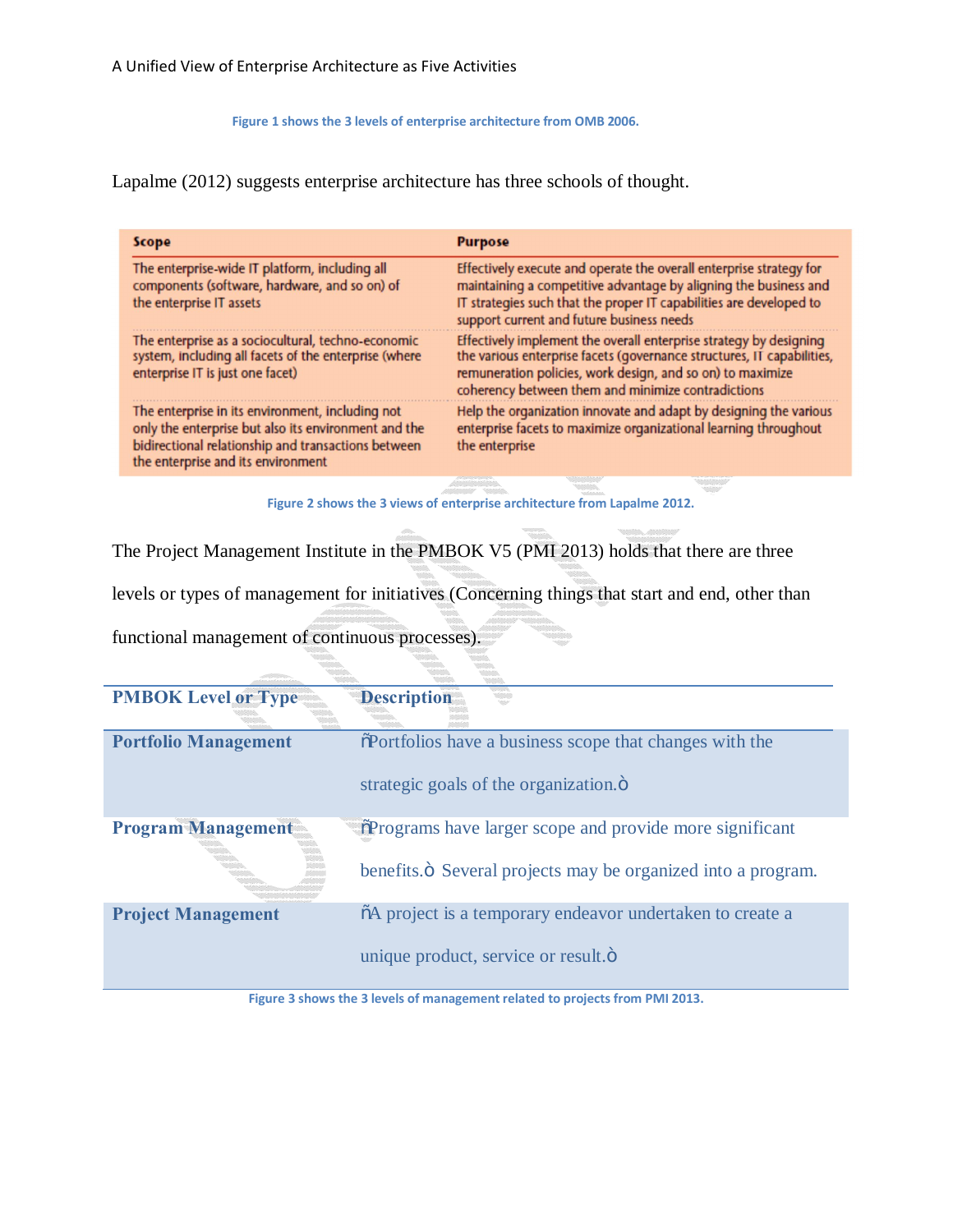Hite at GAO (2010) produced a revision of the EAMMF (Enterprise Architecture Maturity Management Framework). This activity of reflective enterprise architecture self-examination is not mentioned by either Burk or Lapalme.



**Figure 4 shows the reflective process of evaluating and improving enterprise architecture.**

One more concept from Burk (OMB 2006) is the  $\tilde{\text{O}}$ Performance Improvement Lifecycleö, an overarching process across enterprise architecture.



**Figure 5 shows the Performance Improvement Cycle from OMB 2006.**

I assert that enterprise architecture can be said consist of five activities. These form a unified whole, which may all be implemented, or some subset may exist in an enterprise. The first three are described variously by Burke (OMB 2006) and Lapalme (Lapalme 2010), in support of the three levels of management in the PMBOK (PMI 2013). The fourth is governance which ties these three together. The fifth is a reflective process of enterprise architecture self-improvement, or maturity management, as described by Hite at GAO.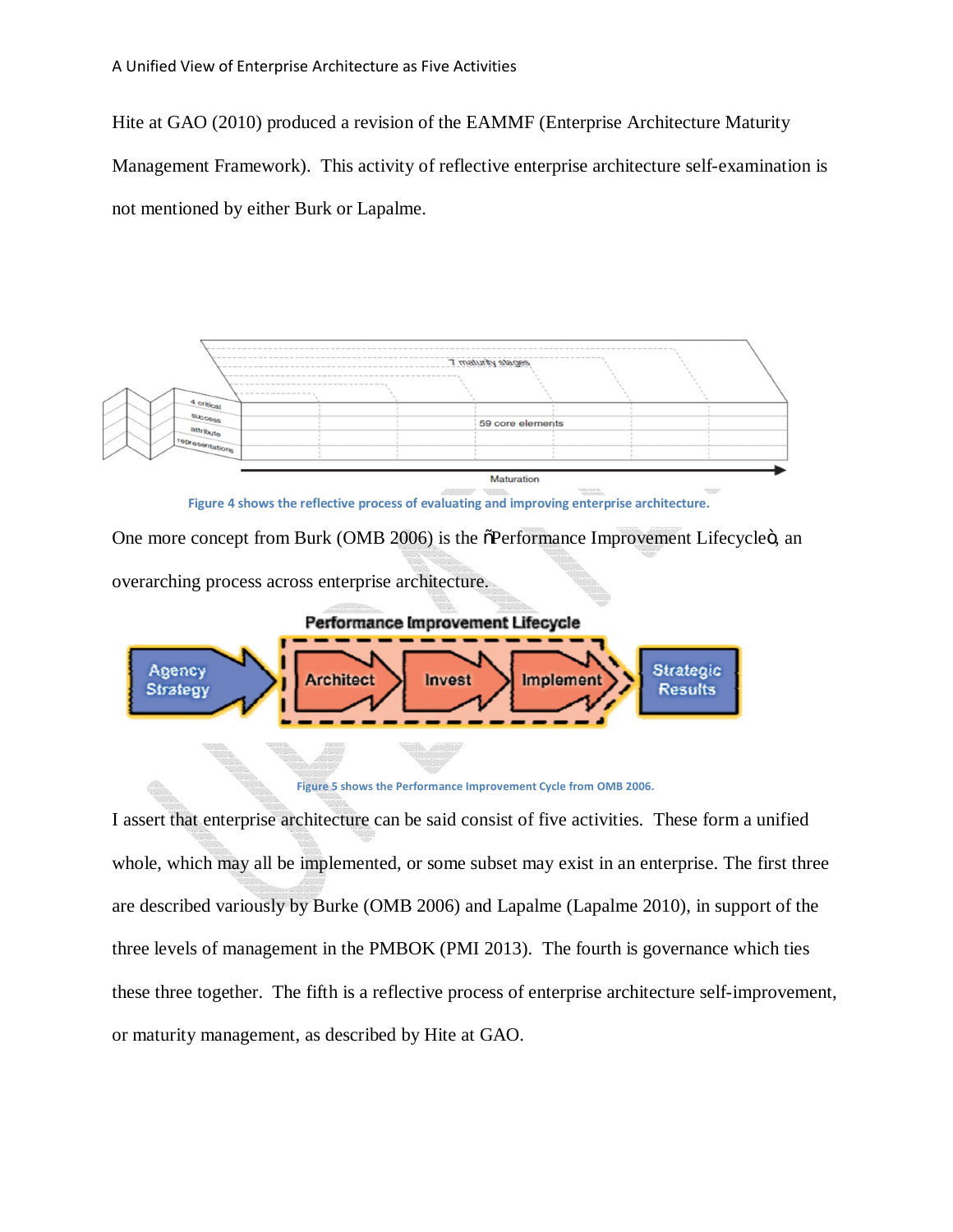

**Figure 6 Enterprise architecture as 5 processes.**

## **Discussion**

An integrated view of enterprise architecture is possible, with five activities. In such a view Burk (OMB 2006), PMBOK V5 (PMI 2013) and Lapalme (Lapalme 2012) all describe aspects of the same three activities. Enterprise architecture supports management of transformation, and the PMBOK describes the management of transformation. These three activities are interconnected by governance processes. Hite describes a fourth thing that evaluates and improves all the above.

**The Enterprise or "Enterprise Integrating" activity, supporting portfolio level management:**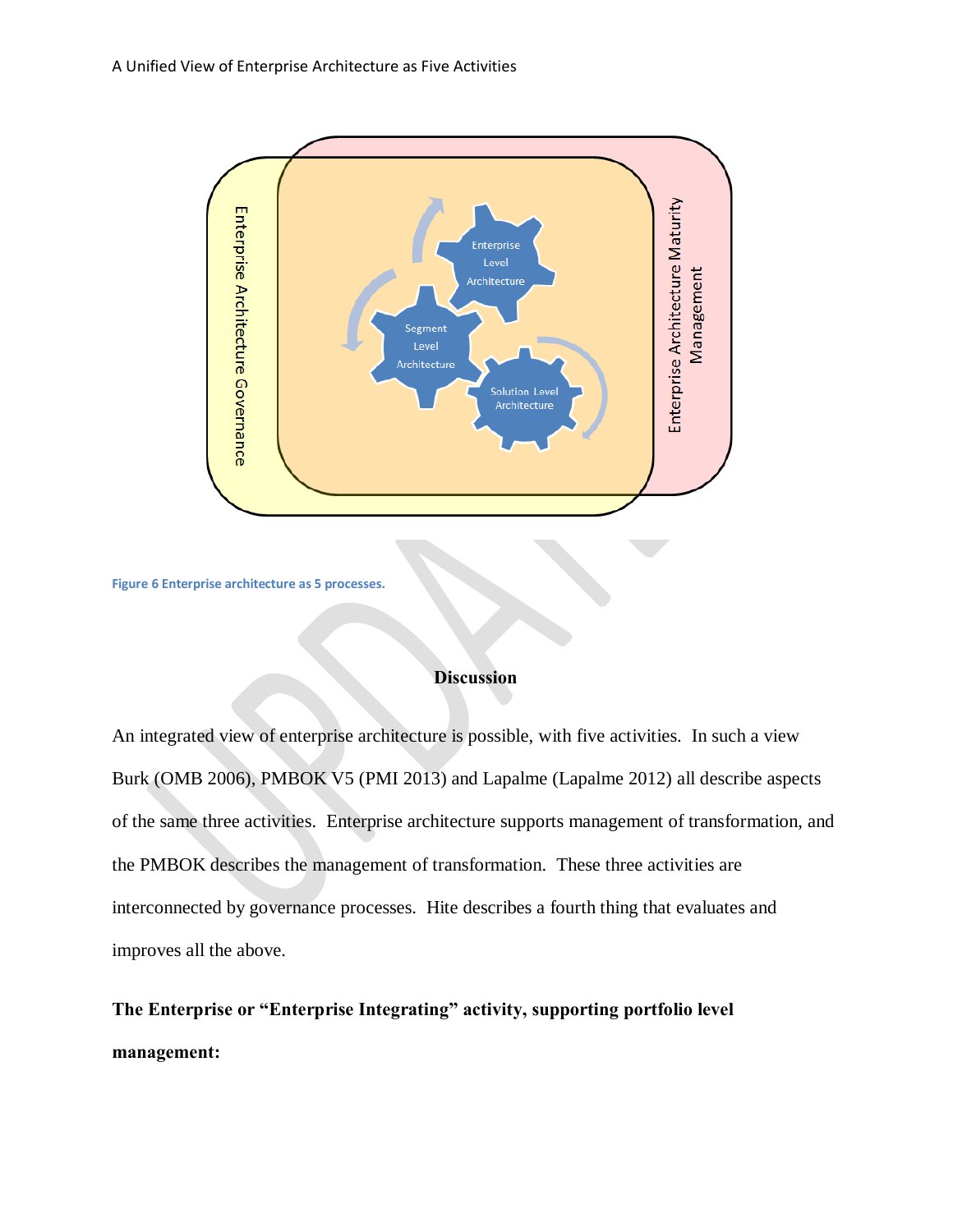"By definition, EA is fundamentally concerned with identifying common or shared assets 6 whether they are strategies, business processes, investments, data, systems, or technologies. EA is driven by strategy; it helps an agency identify whether its resources are properly aligned to the agency mission and strategic goals and objectives. From an investment perspective, EA is used to drive decisions about the IT investment portfolio as a whole. Consequently, the primary stakeholders of the EA are the senior leaders, managers and executives tasked with ensuring the agency fulfills its mission as effectively and efficiently as possible  $\ddot{\text{B}}$  Burk in (OMB, 2006).

**Scope**:  $\tilde{\sigma}$ The enterprise as a sociocultural, techno-economic system, including all facets of the enterprise (where enterprise IT is just one facet) ö Lapalme, 2012.

**Purpose:**  $\delta$ Effectively implement the overall enterprise strategy by designing the various enterprise facets (governance structures, IT capabilities, remuneration policies, work design, and so on) to maximize coherency between them and minimize contradictions Lapalme, 2012.

Burk indicates that (2006) maximizing coherency and minimizing contradictions occurs by funding overall investments containing programs and projects. Further the context of Burk (2006) is the FEAF (Federal Enterprise Architecture Framework), based on Spewak and Zachman, analyzing all aspects of the organization (who, what, where, when, how, why) and from different viewpoints. If there is any difference, it is that Lapalme emphasizes  $\tilde{o}$ enterprise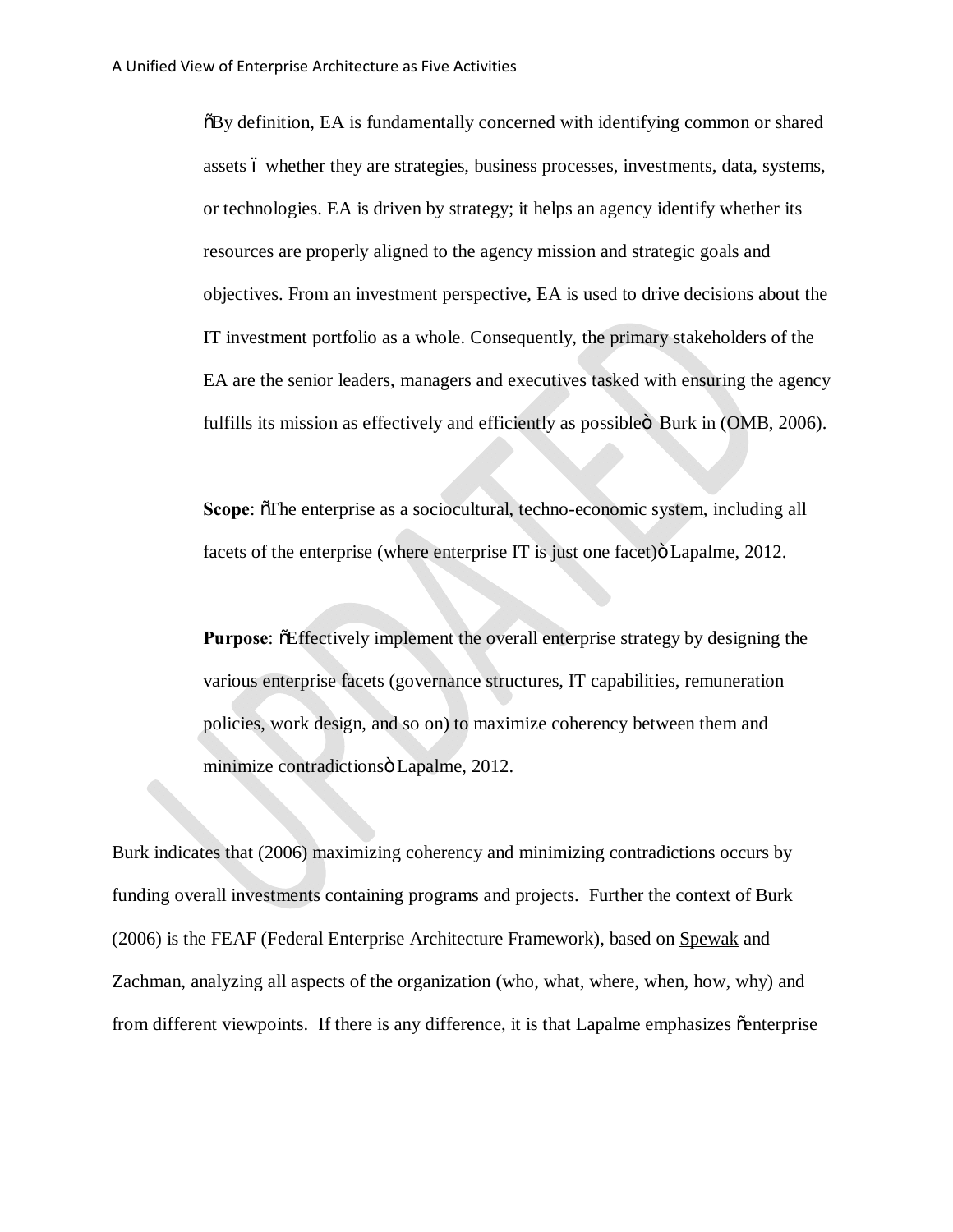IT is just one faceto and Burk indicates IT is an enabler of enterprise transformation. Otherwise both describe optimization of the overall enterprise to achieve a strategy.

# **The "Segment" or "Enterprise Ecological Adaptation" activity supporting functional management or program management:**

"By contrast, segment architecture defines a simple roadmap for a core mission area, business service, or enterprise service. Segment architecture is driven by business management and delivers products that improve the delivery of services to citizens and agency staff. From an investment perspective, segment architecture drives decisions for a business case or group of business cases supporting a core mission area or common or shared service. The primary stakeholders for segment architecture are business owners and managersö Burk in (OMB, 2006).

**Scope:**  $\delta$ The enterprise in its environment, including not only the enterprise but also its environment and the bidirectional relationship and transactions between the enterprise and its environmento Lapalme, 2012.

**Purpose:**  $\delta$ Help the organization innovate and adapt by designing the various enterprise facets to maximize organizational learning throughout the enterprise o Lapalme, 2012.

If you accept that the  $\delta$ Bi-Directional Relationships of Lapalme occur via a product line (via sales) or in a specific business function (like human resources and the hiring event), the two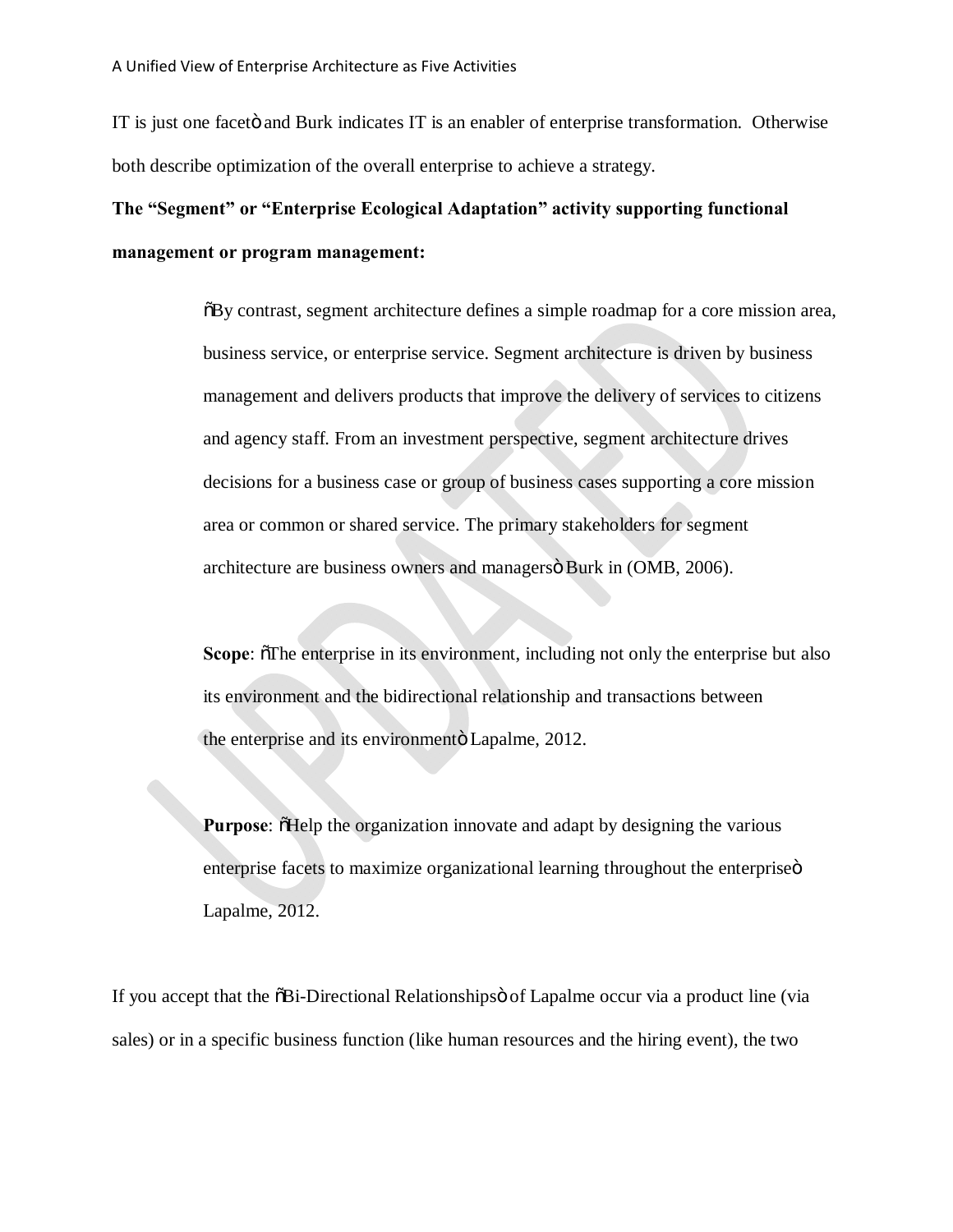views become very similar. Both seem to describe optimization of a single business function or product line, where coverage of the enterprise must occur in each function or line independently.

## **The "Solution" or "Enterprise IT Architecting" activity supporting project management:**

"Solution architecture defines agency IT assets such as applications or components used to automate and improve individual agency business functions. The scope of a solution architecture is typically limited to a single project and is used to implement all or part of a system or business solution. The primary stakeholders for solution architecture are system users and developers o 6 Burk in (OMB 2006).

**Scope**:  $\tilde{\sigma}$ The enterprise-wide IT platform, including all components (software, hardware, and so on) of the enterprise IT assetsö Lapalme, 2012.

**Purpose:**  $\delta$ Effectively execute and operate the overall enterprise strategy for maintaining a competitive advantage by aligning the business and IT strategies such that the proper IT capabilities are developed to support current and future business needsö Lapalme, 2012.

Here Lapalme seems to describe one single IT platform for the enterprise; however there are many IT platforms in a large enterprise. This is inevitable, because if IT understands its proper role in life, i.e. its only purpose is the  $\tilde{\text{c}}$ enable $\ddot{\text{o}}$ , then an IT Strategy and IT EA must exist however if it needs to, so it can accommodating any mission and business needs. Even a midsized enterprise will have several. These many platforms may be interconnected or not, which is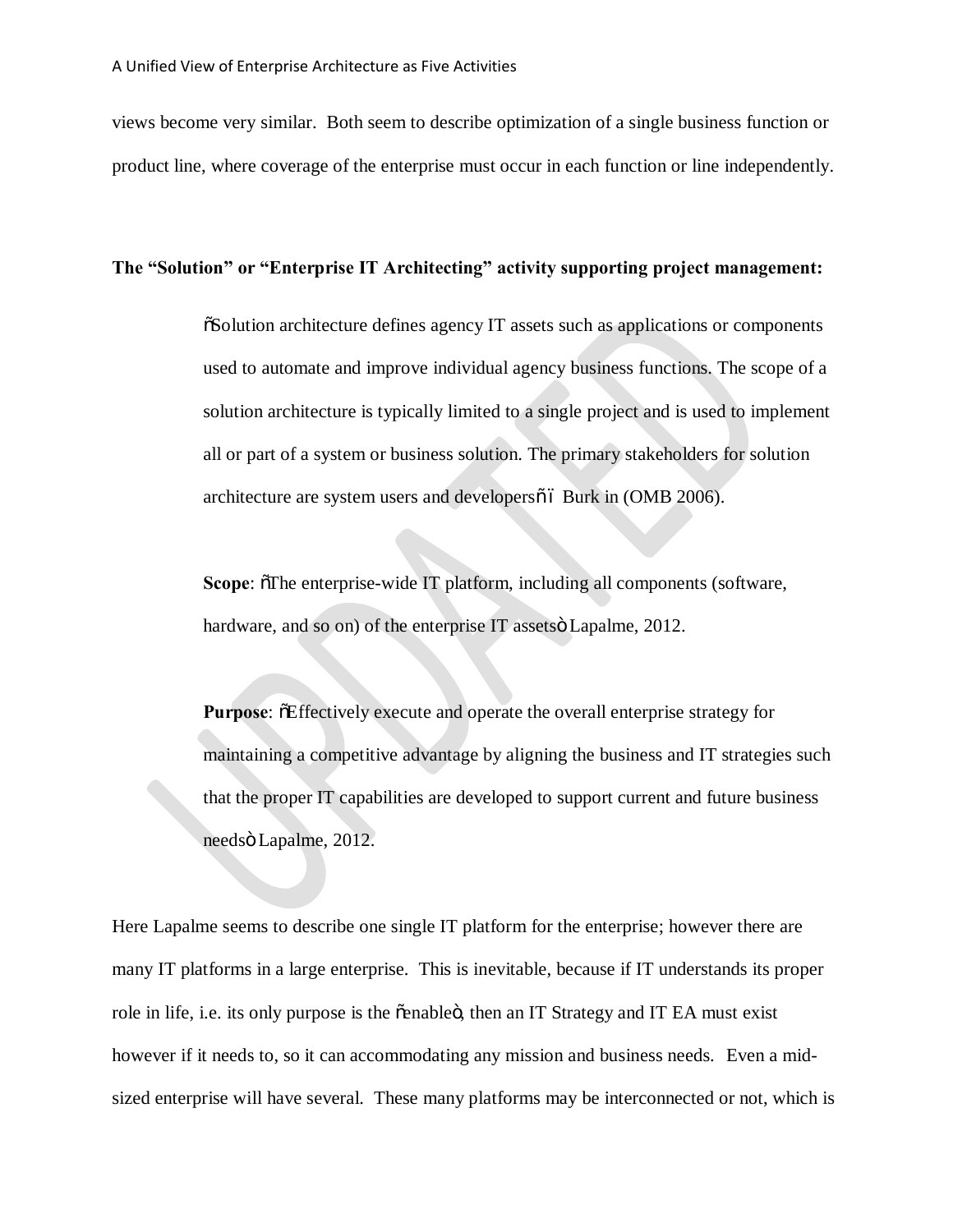the point of architecture in some large part. If you accept that, the two views seem to be convergent.

#### **The missing audit and self-assessment activity:**

Neither Burk nor Lapalme cover the reflective activity of self-assessment or audit of enterprise architecture itself, and improvement of its processes to achieve maturity. This is a different kind of activity which must also occur. In this activity, as in other maturity models, processes and concepts are written down or reused and tailored, made a part of the organizational culture, and eventually put under continuous improvement ultimately guided by performance metrics. Ultimately, for process maturity, all of the Enterprise, including the IT EA and Solution pieces must succumb to Capabilities Analyses *ø* efforts, so proper assessment can be done on orteal dataon rather than estimations, and enterprise architecture is not an exception. In enterprise architecture the written concepts, mechanisms, relationships and processes are often called  $\tilde{\text{of}}$ rameworks $\ddot{\text{o}}$  and in the Hite model (GAO 2010) you cannot achieve high levels of enterprise architecture without one or more of these. The activities may in fact have different frameworks, as illustrated by the separate assessment framework itself.

## **Interconnected Activities and Governance:**



**Figure 7 Repeated Performance Improvement Lifecycle from OMB 2006.**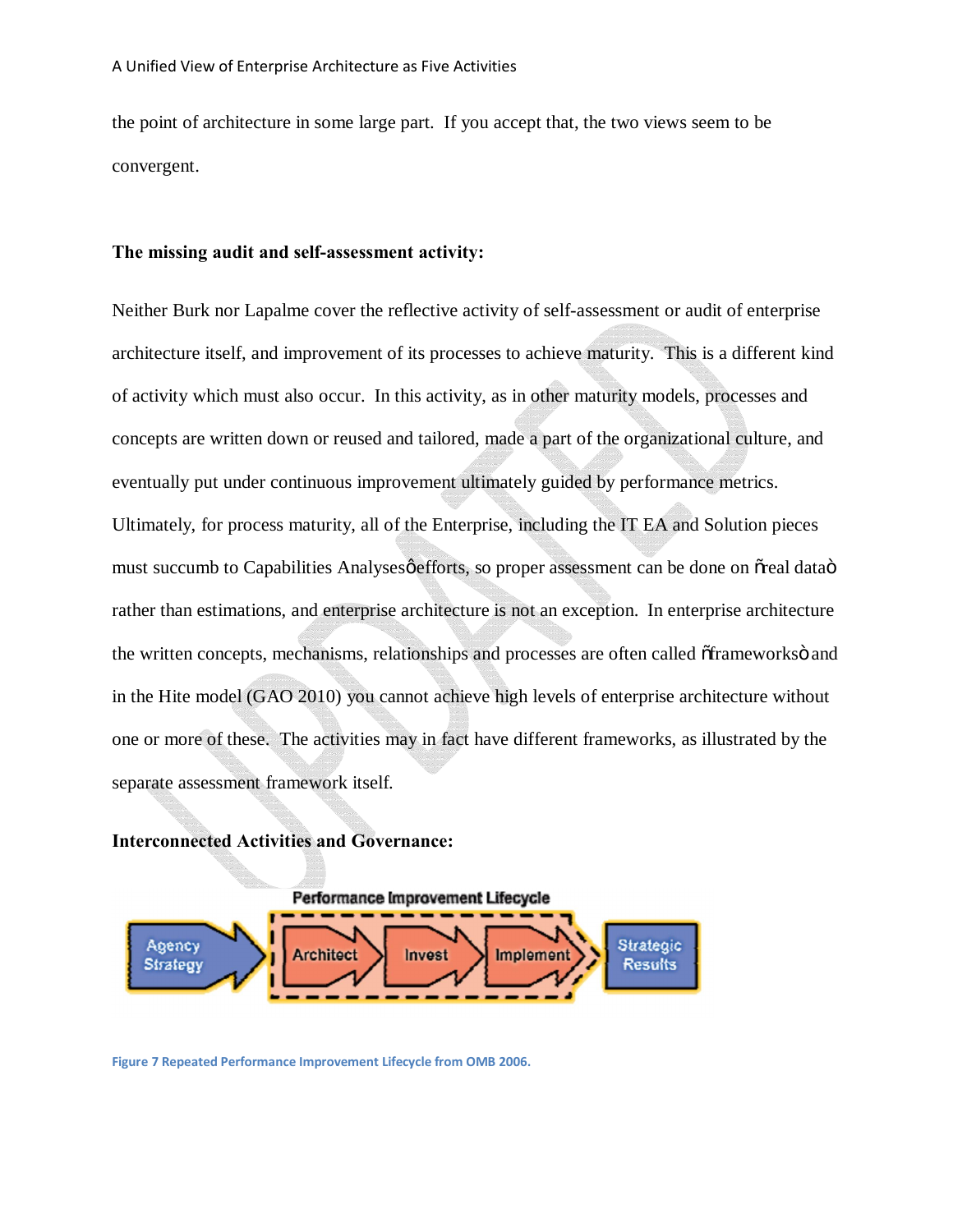Are these three activities applied exclusively, one or another, by teams of different schools of thought? Or could they all be applied in the same organization at once, and interconnected? Burk suggests the later:

> $\delta$ Segment architecture is related to EA through three principles: structure, reuse, and alignment. First, segment architecture inherits the framework used by the EA, although it may be extended and specialized to meet the specific needs of a core mission area or common or shared service. Second, segment architecture reuses important assets defined at the enterprise level including: data; common business processes and investments; and applications and technologies. Third, segment architecture aligns with elements defined at the enterprise level, such as business strategies, mandates, standards, and performance measuresö óBurk in (OMB 2006).

 $\delta$ Solution architecture is commonly related to segment architecture and enterprise architecture through definitions and constraints. For example, segment architecture provides definitions of data or service interfaces used within a core mission area or service, which are accessed by individual solutions. Equally, a solution may be constrained to specific technologies and standards that are defined at the enterprise levelö -Burk in (OMB 2006.).

US Department of Defense conducts activities which could be seen as being segment architecture. These are the JCIDS (Joint Capabilities Integration Decision System) process which identifies new needs for the mission areas, with input from field commanders, and separately the BEA (Business Enterprise Architecture) which describes common elements driven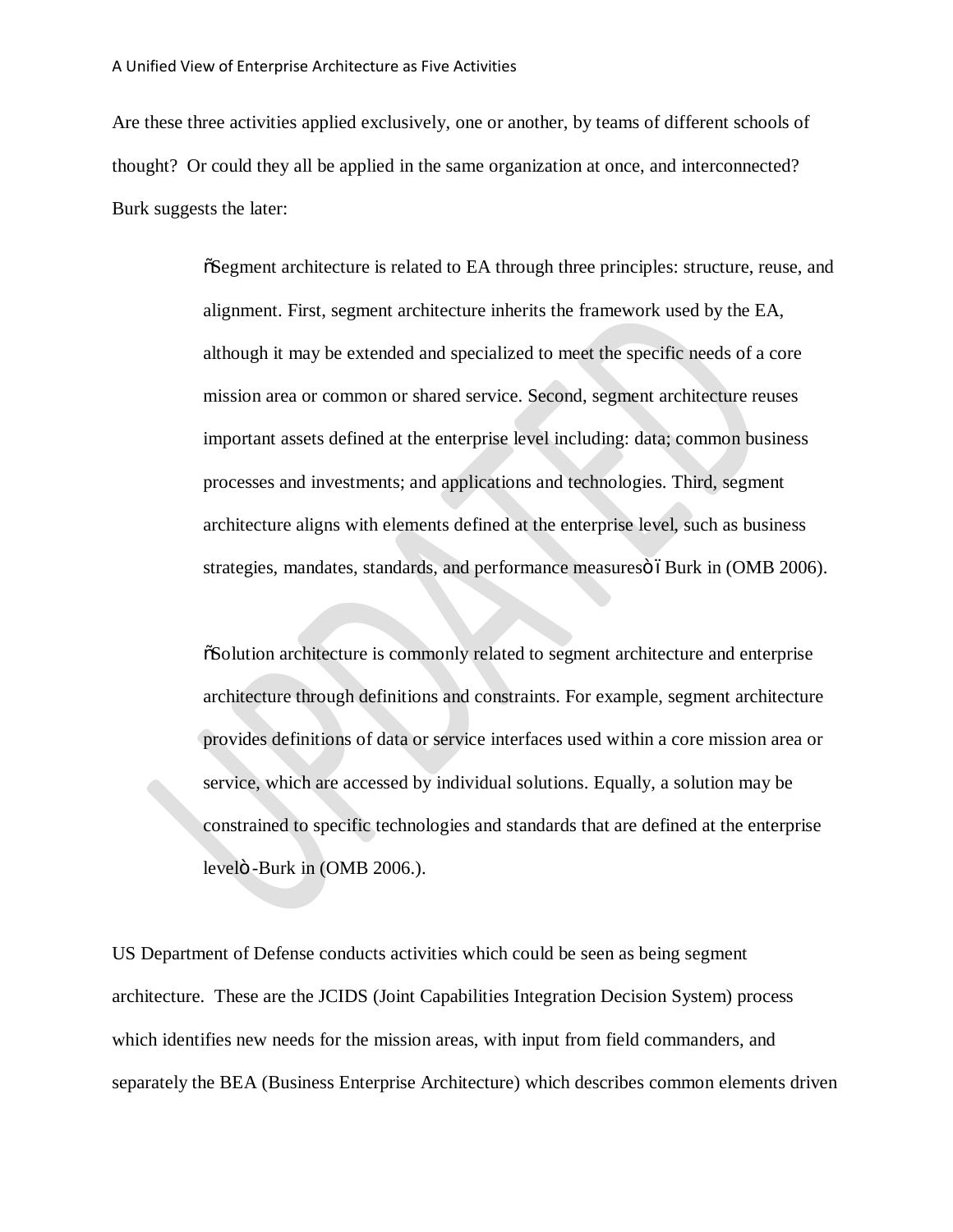by business needs. These activities are related to what might be seen as solution architecture, the DODAF (Department of Defense Architecture Framework) descriptions of individual systems or  $\tilde{\text{cos}}$  systems of systems  $\ddot{\text{sin}}$  within individual programs. Recently a set of common repositories have been added to begin tracking the whole of all efforts, especially in IT, which might be further classified as enterprise level governance.

In the US Department of Homeland Security individual projects are reviewed in governance for compliance with the enterprise standards. Individual architectures for a single function or segment also review solutions.

I will describe a second mechanism through which these three enterprise architecture activities are connected by governance. In this second mechanism the performance of the organization is optimized. Business plans to improve a single business function are developed by segment architecture in support of that functions management or its transformative program $\alpha$ management. These business plans are forwarded to the higher organizational portfolio management authority that reviews the business plan and selects the best for implementation. It then controls them through implementation and evaluates the results to see when and if some approach or asset must be retired or upgraded. Individual project managers are charged with implementing and are supported by solution architecture.

## **Conclusions**

I suggest that there is a correlation between the concepts in Burk and Lapalme and the PMBOK. Further, I suggest that enterprise architecture (in an inclusive or holistic sense) consists of at least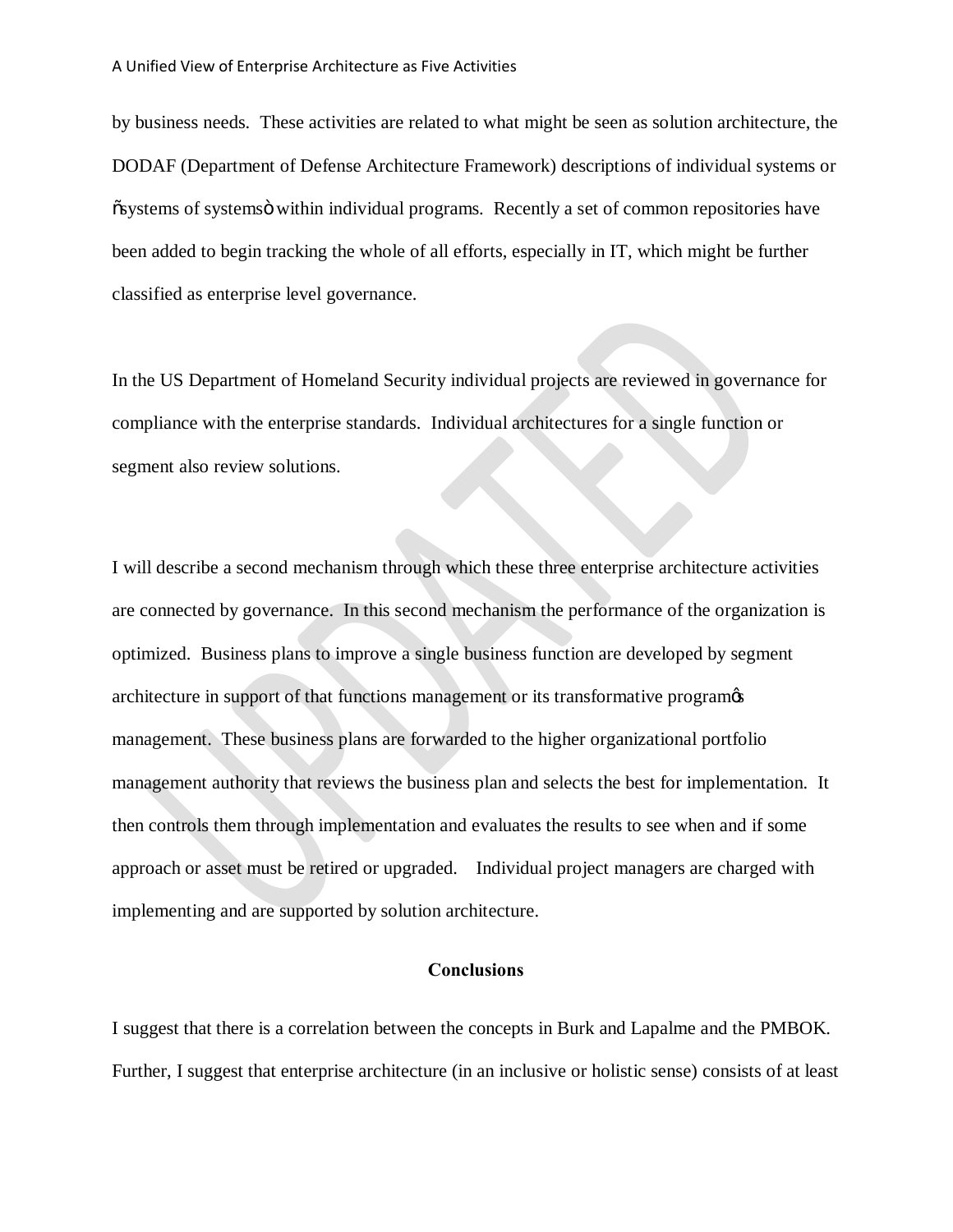### A Unified View of Enterprise Architecture as Five Activities

three things, conducted by different persons, working in different parts of the organization and using different methods to achieve different ends. They are, however related.

| <b>Burk</b> | Lapalmegs     | Meaning of õenterpriseö                | Goal                         |
|-------------|---------------|----------------------------------------|------------------------------|
| level       | School        |                                        |                              |
| Enterprise  | Enterprise    | An enterprise is a large umbrella      | Performance optimization     |
|             | Integrating   | organization or corporation.           | of an organization           |
| Segment     | Enterprise    | An enterprise is a single business     | Performance optimization     |
|             | Ecological    | functional area, like Human            | of a single business         |
|             | Adaptation    | Resources, or a single product line.   | function ( <i>i.e.</i> human |
|             |               |                                        | resources or logistics) or a |
|             |               |                                        | product line                 |
| Solution    | Enterprise IT | An enterprise is the set of activities | Optimization of a single     |
|             | Architecting  | within the scope of the architecture.  | solution or system           |

Adding the work of Hite at GAO concerning maturity management we get four main activities within enterprise architecture:

- One that optimizes the overarching enterprise
- One that optimizes each business function or product line
- One that optimizes each solution
- · One that optimizes enterprise architecture itself, reflectively

These may work together in an enterprise, and sometimes do. They may be linked by governance processes, which add a fifth activity. Partial implementations, excluding some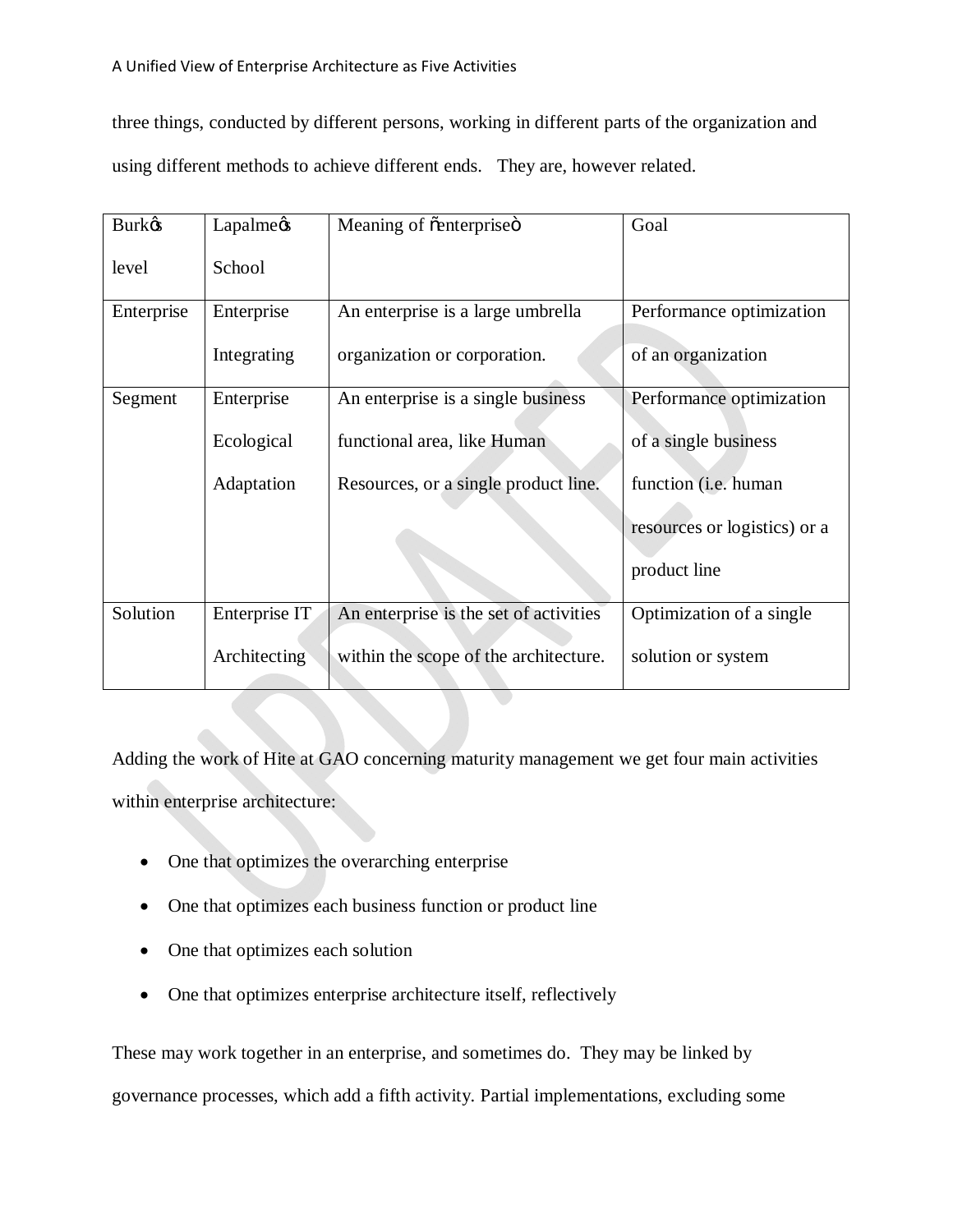activities, are also possible. Enterprise architects, when arguing that the different views of architecture make them different and unrelated approaches are like the proverbial blind men examining the elephant, imagining one component part as the whole.

Enterprise architecture (in the inclusive sense) consists of five activities. These form a unified whole, which may all be implemented, or some subset may exist in an enterprise. The first three are described variously by Burke (OMB 2006) and Lapalme (Lapalme 2010), in support of the three levels of management in the PMBOK (PMI 2013). The fourth is governance which ties these three together. The fifth is a reflective process of enterprise architecture self-improvement, or maturity management, as described by Hite at GAO.



#### **Figure 8 Enterprise architecture as 5 processes.**

There are several impacts to applying a unified view with identified parts. One of the main impacts is clarity, leading to fewer arguments resulting from comparisons of apples to oranges.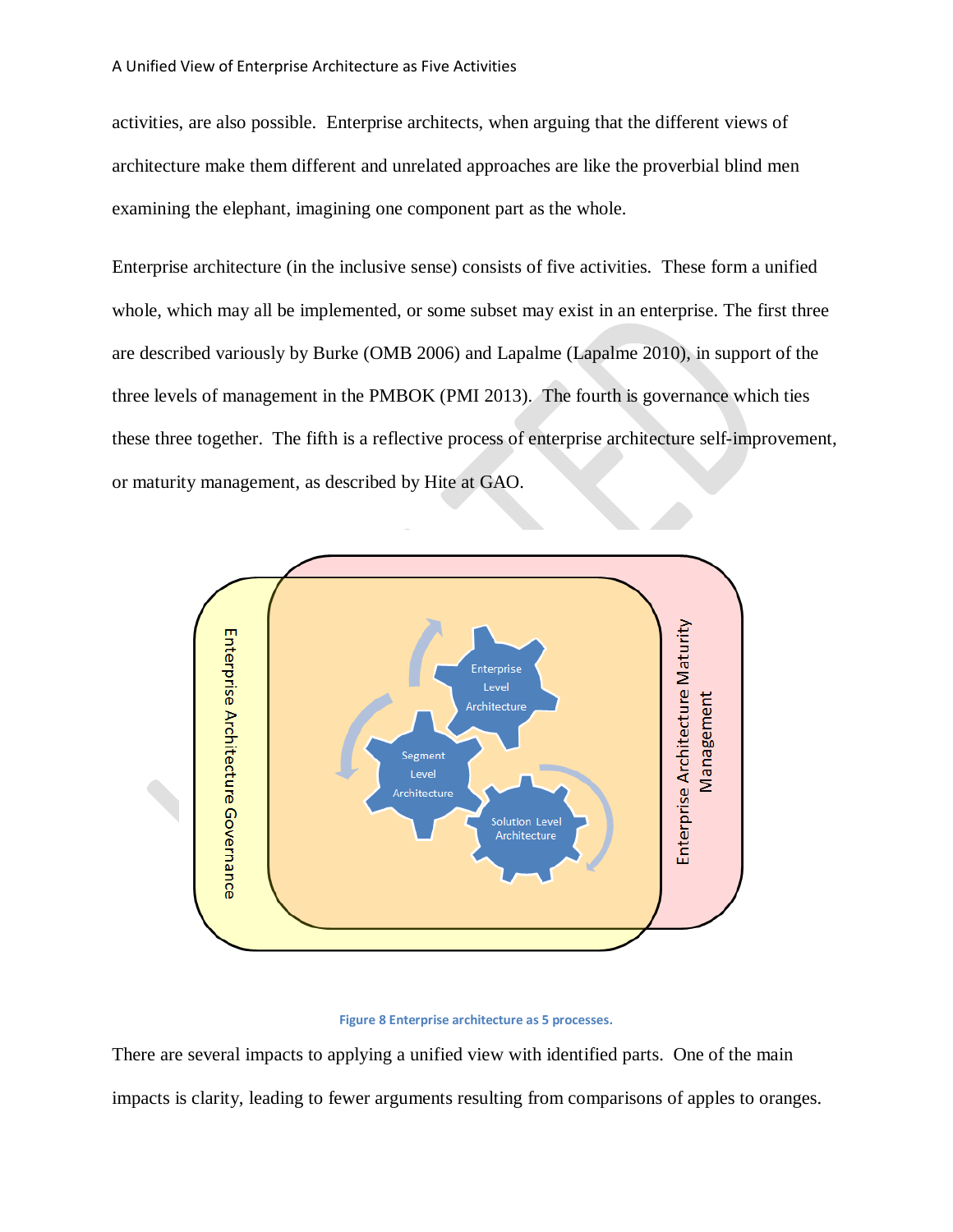Another is the ability to clearly describe the different parts and their interactions. Another is the possibility of describing when all five are appropriate, and when some may be omitted- as in small businesses. Finally, in large complex organizations, we can potentially understand that implementing just one of these is not a full enterprise architecture program, and that adding other parts may be desirable.

Perhaps most important is the simple notion of referring to enterprise architecture in an inclusive sense (all five activities) or an exclusive sense (only one activity, enterprise level architecture, related to portfolio management). This simple expedient can be used to clarify conversation concerning enterprise architecture, increasing clarity and reducing argument based on semantics.

#### **References**

Lapalme, J. (2012). Three schools of thought on enterprise architecture. *IEEE IT Professional Magazine*, *14*(6), 37-43. doi: 10.1109

Project Management Institute. (2008). A guide to the project management body of knowledge. Newtown Square, Pennsylvania 19073-3299 USA: Project Management Institute, Inc. ISBN: 978-1- 933890-51-7

United States Government, Department of Defense. (2013, August 11). [Web log message]. Retrieved from [http://dcmo.defense.gov/products-and-services/business-enterprise](http://dcmo.defense.gov/products-and-services/business-enterprise-architecture/10.0/classic/index.htm)[architecture/10.0/classic/index.htm](http://dcmo.defense.gov/products-and-services/business-enterprise-architecture/10.0/classic/index.htm)

United States Government, Department of Homeland Security. (2006). Department of Homeland Security, EA Governance Board, EAB Governance Process guide (Draft, Version 3.0).